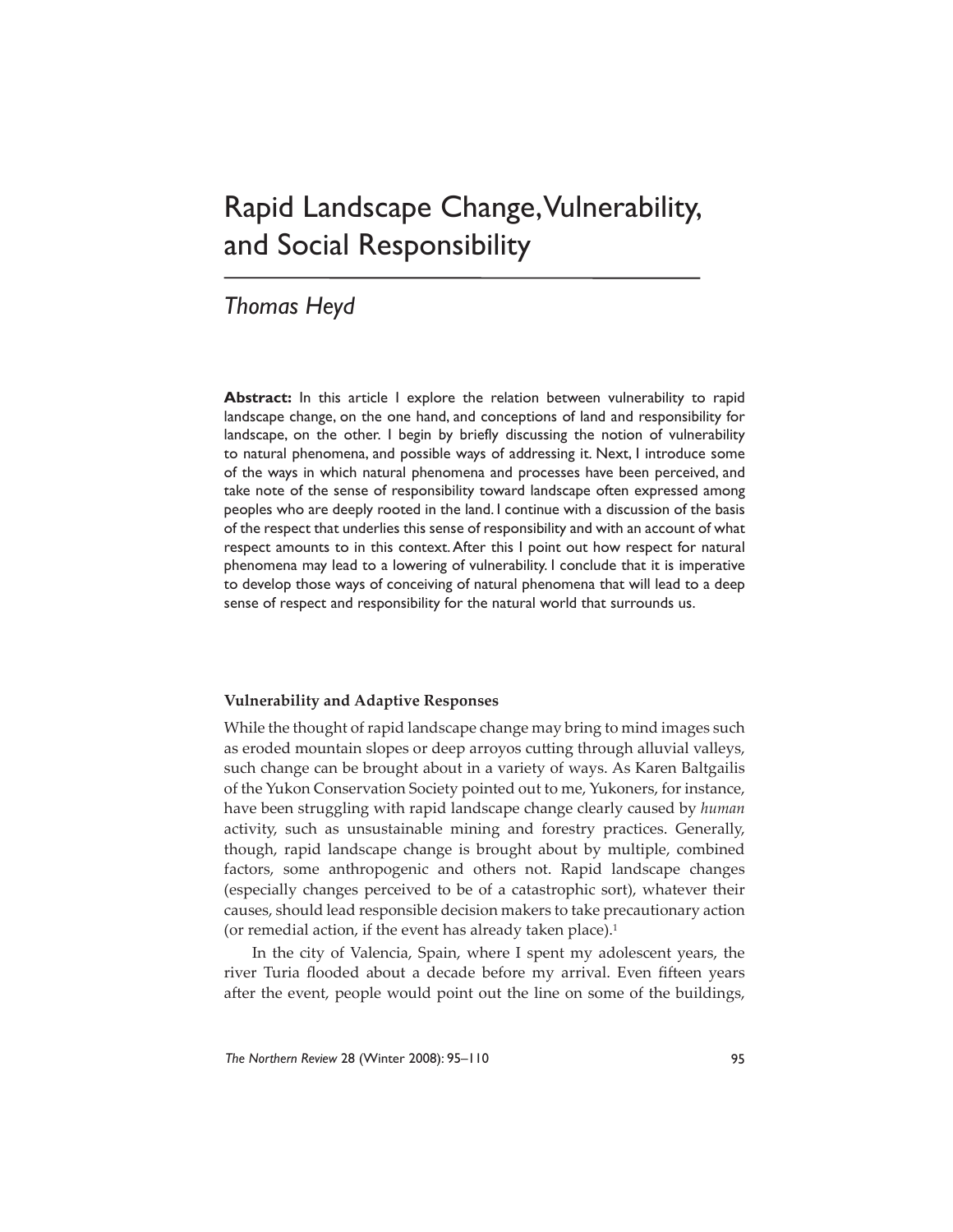way over my head, up to which the muddy flood waters had reached. This river had a long history of flooding the city, causing considerable deaths and damage to property over the centuries. So, after the terrible 1957 flood, the city government decided to build a concrete-encased river diversion on the outskirts of town, thus leaving the original riverbed entirely dry (Gozalo de Andrés 2003).

Not everywhere can the resources be found to address catastrophic events with such grand and costly engineering solutions, or with sophisticated devices aided by contemporary technology as have been developed, for example, to save Venice (for a time) from the rising sea.<sup>2</sup> Nor are most events that bring about rapid landscape change, such as large-scale storms, droughts, flooding of low-lying coastal areas, extremely hot summers, earthquakes, and tsunamis, amenable to straightforward managerial or engineering solutions. Such solutions, moreover, may be problematic in various ways. For one thing, they can lull populations into a false sense of security that can prove to be disastrous in cases of relatively "rare high magnitude events, during which the coping limits of the engineered structure might be breached," as Nick Brooks (2007) points out.

When such events happen, populations that do not generally expect them will be found unprepared. Furthermore, such solutions, suitable perhaps for "normal floods" but not for the kind that happens every 500 or every 1,000 years, may lead to planning decisions that can turn out to be dangerous. For example, they may lead municipalities to declare land in floodplains fit for construction. This is the case in the Vancouver area, where populous cities are located in the floodplain of the Fraser River, protected only by an aging system of dykes. In the light of these considerations I think that, as individuals and as societies, we need to address basic questions such as whether some of those potentially catastrophic events actually are preventable (since human activities contribute to their occurrence). Given that such events are capable of causing human beings great harm in their lives, livelihoods, and homes, we need to ask how we should think about, and what general approach we should have toward, the natural phenomena involved.<sup>3</sup>

Volcanic eruptions, earthquakes, and floods have always been potential threats to human well-being, but their effects tend to be limited to relatively small areas.4 Lately though, global climate change has become an important topic of discussion both for experts and for the general public. Foreseeably, the phenomena that characterize climate change will be an issue for all human beings, since the warming of the globe is expected to bring about important, and relatively rapid, landscape changes in terms of desertification, thaw of permafrost in Arctic regions, reduction of the size and number of glaciers,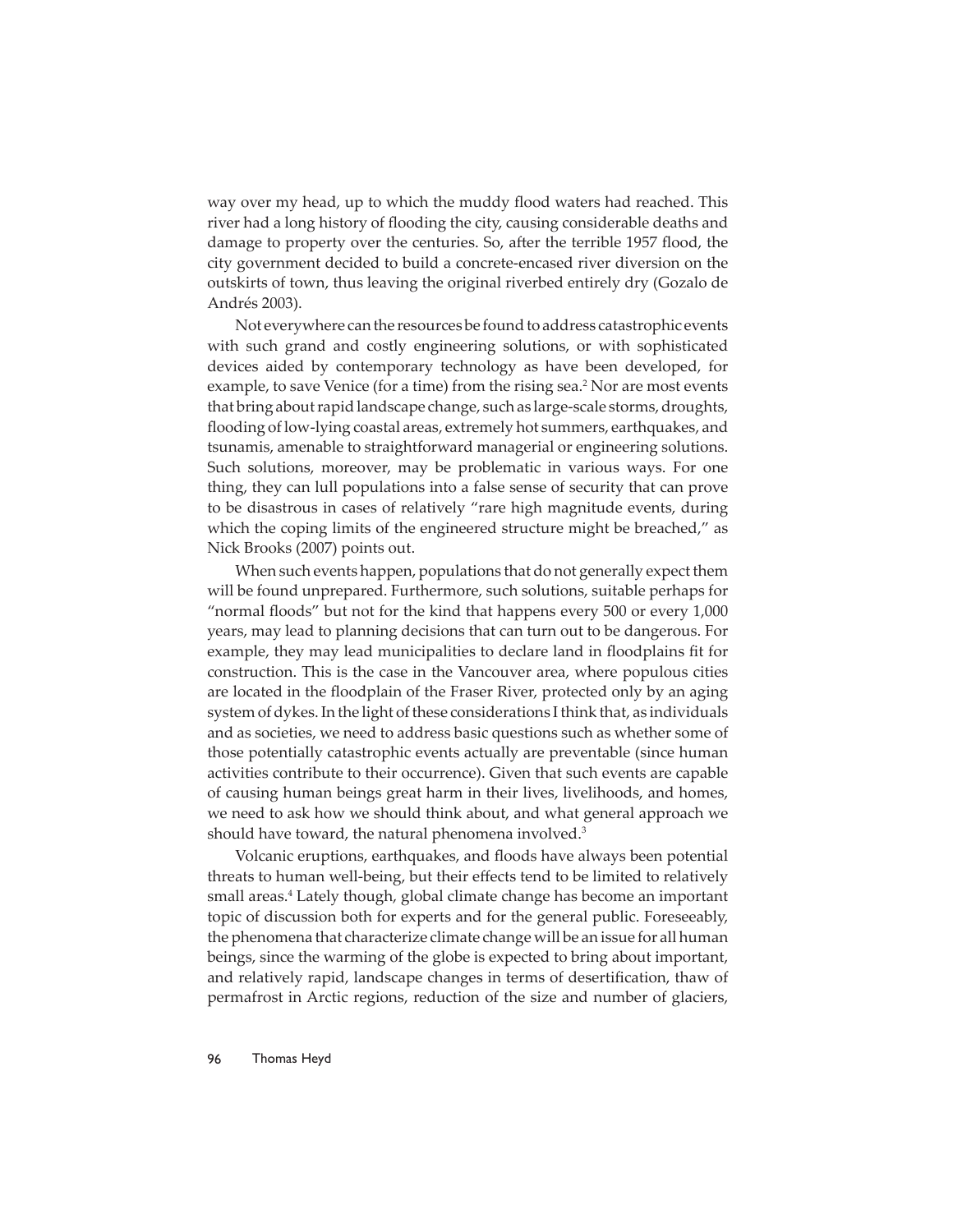rising sea levels, and so on, in many parts of the world. Reference to climate change may be useful to us in order to survey some of the issues that are generally relevant in the context of human responses to rapid landscape changes.

Climate change has brought into wide circulation the terms "prevention," "mitigation," and "adaptation." It certainly is a reasonable belief, repeatedly supported by the Intergovernmental Panel on Climate Change (IPCC), that human contributions in terms of greenhouse gases are likely of such dimensions that they will contribute to wholesale change in the climate. Applying precautionary reasoning, this has led to the conviction that we need to do whatever is needed to prevent the emission of such gases. Since the effect of greenhouse gas accumulation only comes to bear on climate after a certain lag time, however, it is now clear that a total prevention of global climate change is impossible. Given this conclusion, much recent policy discussion concerning human responses to climate change has been cast in terms of mitigation and adaptation. Internationally, mitigation has become a major concern, to be implemented through limitations on greenhouse gas emissions, and possibly through carbon sinks. Since it has become evident, moreover, that severe effects are going to be inevitable in many parts of the globe, adaptation increasingly is becoming an important complementary policy concern.

In the context of global climate change "vulnerability" is a key term. It can be understood in various ways. As Barry Smit (2005) has noted, vulnerability is the product of distinct factors: exposure and sensitivity to exposure, on the one hand, and adaptive capacity or resilience to exposure, on the other. Neil Adger and Nick Brooks similarly propose that "vulnerability is not simply a function of exposure, but also of people's capacity to adapt to change. If the latter remains unchanged, increased exposure will lead to increased vulnerability" (Adger and Brooks 2003, p. 29). In other words, given a certain driver of landscape change, such as global warming, that can generate powerful storms, earth slides, droughts, flooding, and so on, vulnerability is a function not only of the objective physical characteristics of landscape features, such as low-lying coastal areas, steep mountain terrain, and so on, but of how ready people are to respond in an adaptive way to those drivers.<sup>5</sup>

Researchers on climate change processes have been discussing a variety of possible physical adaptations to manage such phenomena. In a place with low-lying lands close to the sea, such as in the delta region of Bangladesh, building breakwaters and extended embankments in order to prevent flooding is under consideration (Ahmed et al. 1999). Another way to absorb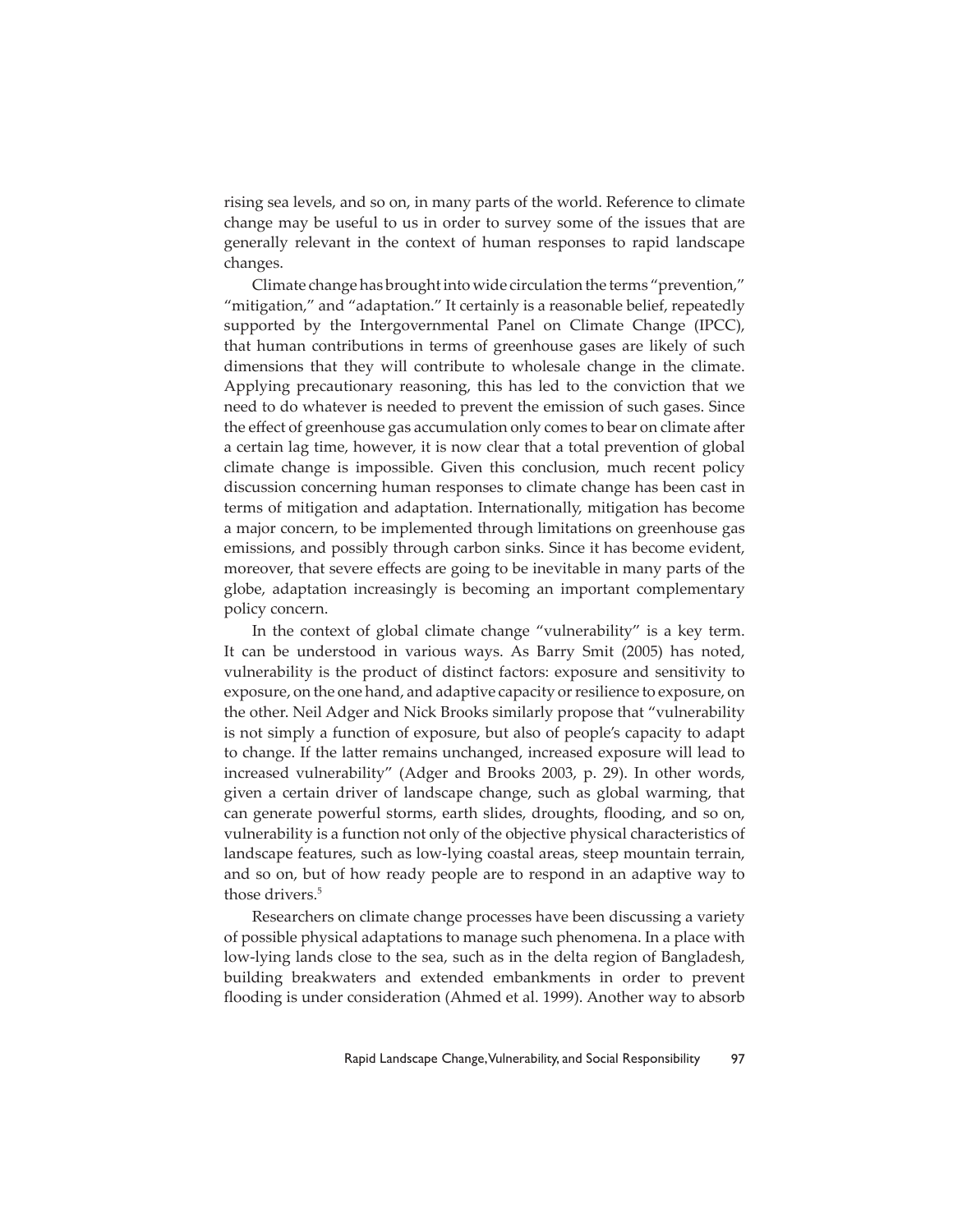change is in economic and social terms. People in the North African Sahel region, for instance, have responded to increased droughts by diversifying land use, moving from irrigated cash crops to more enduring subsistence crops, and by emigration to nearby cities in order to supplement incomes (see Adams and Mortimore 2001).

Despite their obvious importance, I am not focusing on technological, socio-economic, or managerial solutions. Directing our attention primarily to such ways of addressing problems posed by rapid natural change processes may well perpetuate a "fix-it" approach, which, ultimately, may be insufficient to overcome the challenges we face. A more fundamental approach may be needed, going deeper into the cultural fabric that animates all aspects of our interactions with the environment. There are some who address the need for adaptation by exploring the foundations of our cultural makeup. Thomas Homer-Dixon, for example, has proposed that in order to cope adequately with global climate change we primarily need to "front-load ingenuity" (Homer-Dixon 2005, also see Homer-Dixon 2000 and 2006). As business as usual will not do, he proposes that, to generate the physical, social, and economic transformations needed to reduce vulnerability to climate change, we need to develop our sophisticated, human-specific, cognitive capacity to address and solve such problems.

Developing our capacity to generate ideas, and to apply them to practical situations, definitely constitutes an important ingredient in sharpening our coping capacities. But confronting adaptively the kind of situations that bring about rapid natural change is also a matter of acquiring appropriate ways of perceiving, and habits and practices that are suitable to the situations at hand. The importance of ways of perceiving and of appropriate habits and practices can be illustrated in the context of outdoor activities. For instance, while cross-country skiing in mountainous terrain during spring weather one will sometimes face conditions that may result in an avalanche. Even though a highly developed ingenuity may be of use in such circumstances in order to devise strategies of avoidance or, in the worst case, tactics of remediation, such ingenuity may be insufficient if not accompanied by the ingrained precautionary habits and the relevant perceptual framework (which grasps circumstances for their degree of danger) that characterize the experienced outdoors person.

Given that in contemporary urbanized societies people are largely divorced from the natural environment on which they depend, ways of perceiving natural phenomena tend to be highly mediated. In order to grasp the possibilities of lowering vulnerability to rapid natural changes through alternative ways of perceiving the natural environment, I suggest that we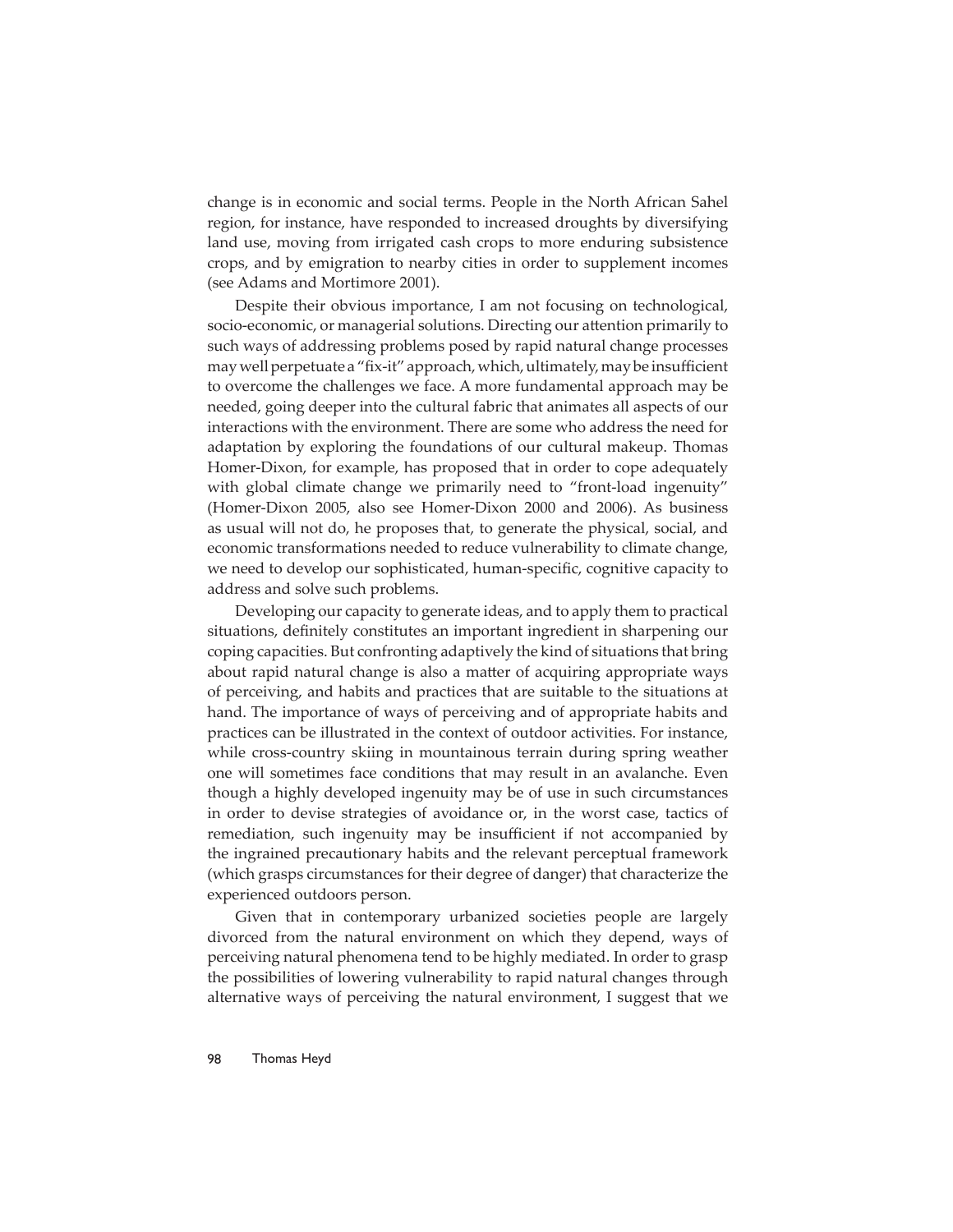take note of the ways of perceiving and valuing, and corresponding habits and practices, of peoples who have been long-time residents of particular places that are subject to important landscape change drivers.

#### **Sentient Landscapes**

While the exploration of cultural responses to natural phenomena, as manifested in various parts of the world, may be productive in fostering a variety of perspectives on the natural environment, this would take us too far afield. In this article I introduce just one account of responses to natural phenomena that bring about landscape changes, which illustrates a way of perceiving such phenomena that is very different from those prevalent in our own contemporary Western societies.<sup>6</sup>

The noted Canadian anthropologist Julie Cruikshank (2001, 2002) writes about cultural responses to natural phenomena during a prehistoric period of climate change in the northwest of North America, recounting some of the oral traditions of the coastal Alaska Tlingit and the Yukon First Nations about glaciers. She retells stories about glaciers that swallow up whole villages but also serve as a kind of "highway" to connect the interior of the continent with coastal areas. According to these oral traditions, glaciers are not conceived of as inert, slowly sliding piles of ice but as entities that pay attention and respond to human behaviours such as speaking carelessly, spilling blood, making noise, or cooking with grease in their vicinity (Cruikshank 2001, pp. 385, 387, 388).

Cruikshank describes these peoples' way of conceiving the whole ensemble of a certain area, made up of human and non-human beings, including glaciers, by the term "sentient landscapes." This term takes note of the assumption that, from the Alaska Tlingit and Yukon First Nations' perspectives, the land is not just inert matter but alive, and capable of something akin to perception and action. To conceive of a stretch of land as a sentient landscape means that its diverse animate and inanimate components are not treated as mere resources (or mere obstacles, as the case may be) but, in some way, as *counterparts* to human beings. (Also cf. Ingold's, 2000, notion of "sentient ecology.")

To people who have not been raised in the cultural milieux where these stories originate, the notion of sentient landscapes, and the accounts on which it is based, may seem incredible, even if, as Michael Chase (2007) points out, "the notion of the earth as animate is old and persistent, from Plato and Aristotle to Lovelock's Gaia hypothesis." In any case, to focus on the divergence of worldviews would be to miss the point. What is relevant in our context is that Cruikshank describes the type of relationship between people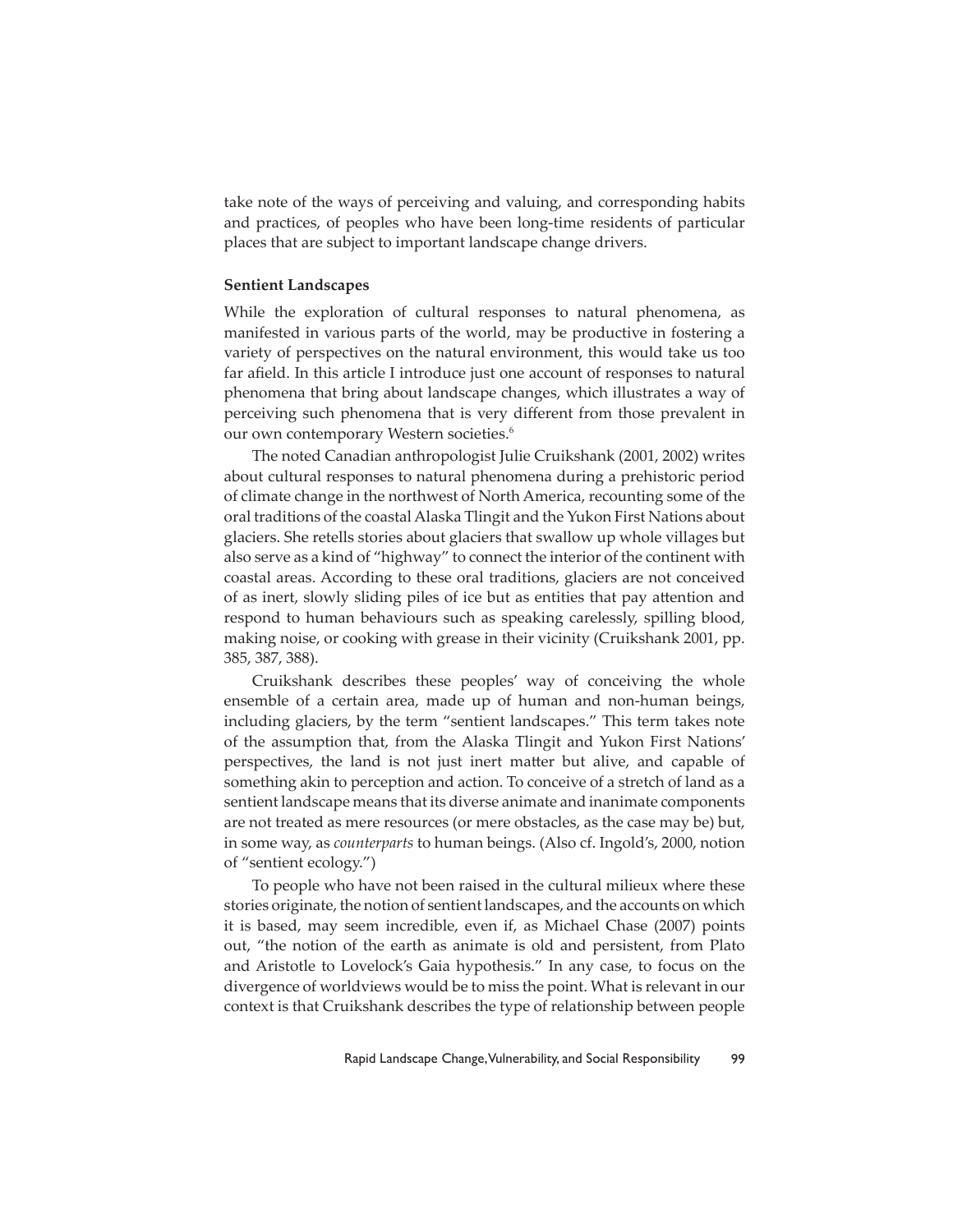and land exhibited in these oral traditions as involving "social responsibility" arising from "the social nature of all relations between humans and nonhumans, that is, animals and landscape features, including glaciers" (2001, p. 382). This aspect of their approach to landscape, of course, is not unique to Alaska Tlingit and the Yukon First Nations, but common to many peoples who have deep roots in their lands, including the Indigenous people of the Russian North and the Inuit, as well as the Mapuche and Quechua, of South America's Andes mountain ranges.7

What is the normative import of this type of approach to land? Cruikshank points out that this "local knowledge embedded in oral traditions" displays "commitment to an active, thoroughly positioned human subject whose behaviour is understood to have consequences" (2001, p. 391). In her analysis, the type of relationship displayed in these approaches to landscape underscores "the social content of the world and the importance of taking personal and collective responsibility for changes in that world" (2001, p. 391). The basis of this sort of responsibility is worth exploring further.<sup>8</sup>

#### **Self-Organization and Autonomy**

In environmental ethics it is common to make a distinction between two sorts of duties or moral responsibilities. On the one hand, one may speak of responsibility *regarding* the natural environment, which stems from duties to other human beings who may be benefi ted or harmed by how we interact with the natural environment. On the other hand, one may speak of responsibility *to* natural entities themselves, on the supposition that those entities may have a good of their own too. Generally the contrasting perspectives are characterized by terms such as "anthropocentricism" vs. "non-anthropocentricism," respectively.

Seen in this light, the notion of "social responsibility" for landscapes described by Cruikshank seems not to fall squarely into either type of approach. In environmental ethics responsibilities and duties are generally justified by appeal to the intrinsic (non-instrumental) value either of human or non-human beings, leading to two types of ethics (anthropocentric vs. non-anthropocentric). In my understanding, however, social responsibility for landscape, as described by Cruikshank, is independent of (and in some sense "antecedent" to) the consideration of the intrinsic value that certain entities may be seen to have or not to have. I propose that the crucial feature of the approach to landscape and the non-human beings that populate it, exemplified in Cruikshank's account, consists in its characteristic conceptualization of natural entities as *active and responsive*.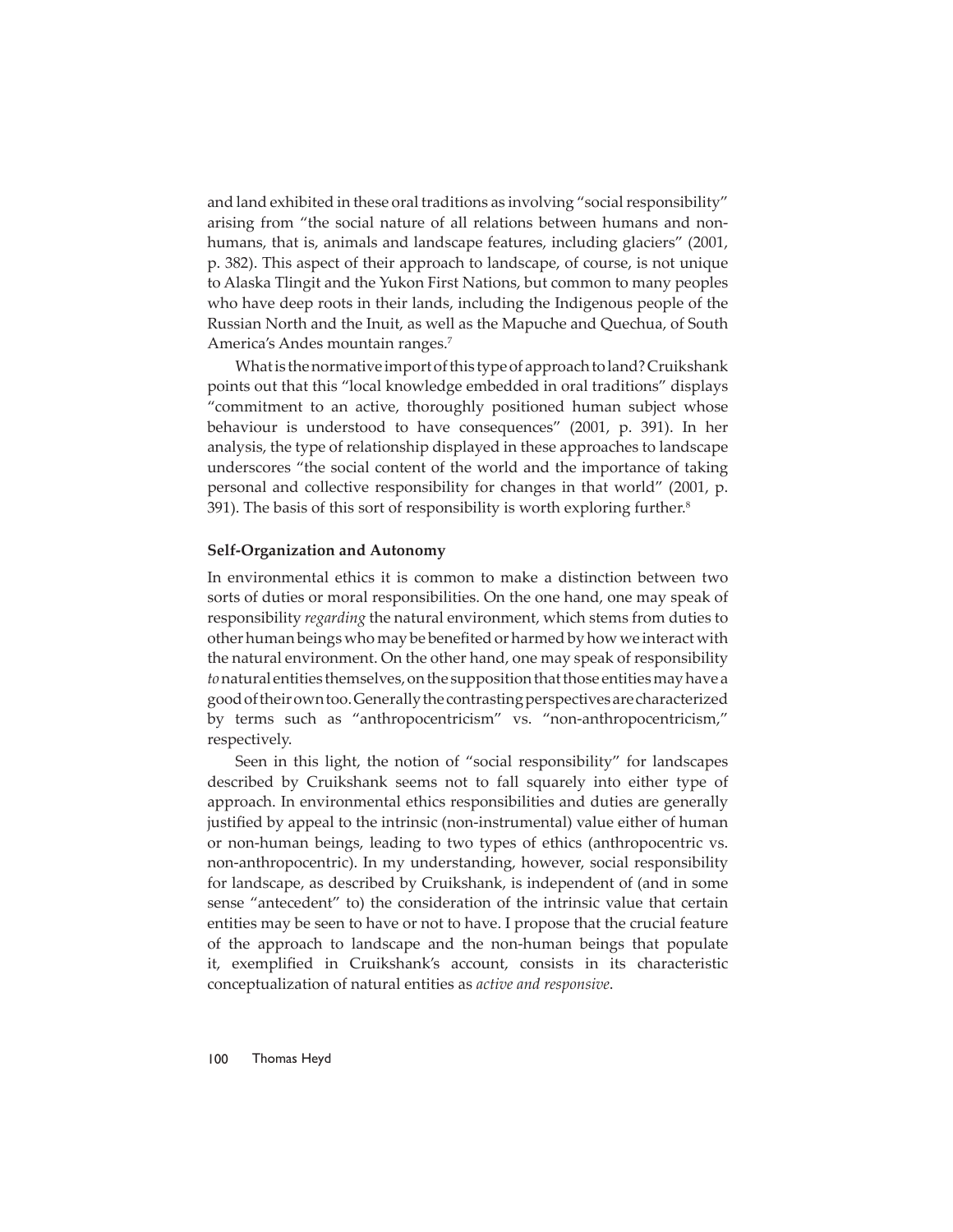As I explain more fully in Heyd (2005), responsibility to some entity minimally presupposes conceiving it as being structured in such a way that one can expect it to maintain its organization (at least for a time) in the presence of diverse forces. In this sense it is common in biomedical contexts to argue that the duty of medical staff to care for the well-being of their patients is a given as long as the patients can continue functioning, at least at some level, as human beings, but to accept that, in the case of brain death, there is a legitimate case for not continuing to keep patients "hooked" to machines since their capacity to function has ceased.

In order to clarify what sort of self-organization an entity requires as a necessary condition for any responsibility to arise with regard to it, I have adapted (in Heyd 2005) to this purpose the concept of *autonomy*. I have proposed that the term "autonomy" may be apt here since it literally stands for being one's own law, or setting oneself one's own law, and, hence, implies the capacity for organizing one's self.<sup>9</sup> (All autonomy is relative, of course, since, obviously, all beings are subject to a degree of heteronomy, that is, to some measure of influence or control by something beyond their own self).

Understood this way, to attribute autonomy to some entity means that it is not only organized in such a way as to maintain its unity and integrity (at least for a time) in the presence of a variety of forces, but that it may exert a systematic force on its environment, at least passively, through resistance to (actual or potential) influences. In other words, perceiving an entity as autonomous is perceiving it as capable of maintaining its integrity, and of being sufficiently unified and dynamically structured to be both source and target of systematically effective forces.<sup>10</sup>

According to this description of autonomy we certainly should grant that animals and plants are autonomous.<sup>11</sup> Animals seek to perdure, defending themselves, as far as they can, against aggression and sickness. Plants have ways of nourishing themselves, of countering pests, and even of controlling the effects of physical damage through mechanisms that seal cuts that would otherwise make the plant lose sap. The case for conceiving glaciers, tsunamis, and weather patterns, such as tropical storms, as autonomous is more problematic. Nonetheless, insofar as these entities and phenomena have systematic ways of affecting their environments, and their power is due to their integrity (evident by the difficulty in splitting these phenomena into their parts), they fit the pattern: all of these entities or processes may be organized sufficiently to maintain a certain unity over some time, and to show resistance to external forces. By themselves, a snowflake that makes up part of a glacier, a drop of seawater moving up-shore, or a raindrop that constitutes part of a tropical storm, are all inoffensive, but when constituting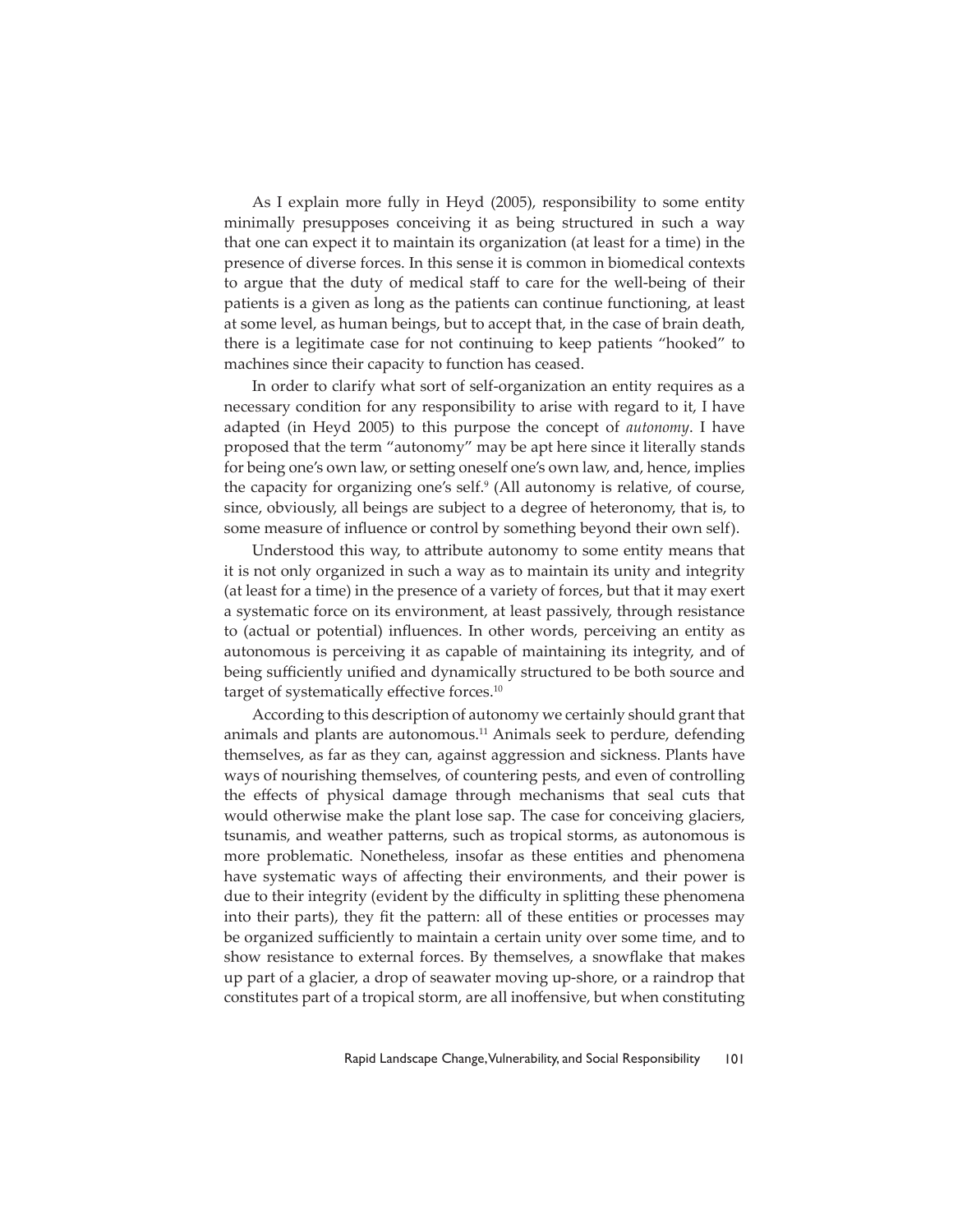parts of particularly structured entities or phenomena, such as glaciers, flooding waters, or rainstorms, matters are otherwise, evidently. As such, glaciers, tsunamis, and tropical storms are emergent phenomena.<sup>12</sup>

There presently is considerable research being carried out on the cultural consequences, if any, following the experience of disastrous natural events. The issue is not very clear yet, but it seems that such events typically will remain anchored in a society's cultural memory if the elapsed time span does not go beyond one lifetime. This seems to be confirmed with regard to awareness of the signs of impending tsunamis and volcanic eruptions among some populations living in Papua New Guinea and the Solomon Islands, for example (Davies 2002, pp. 37–38). The result of such cultural memory is that various elements that belong to a particular event are seen as having a certain self-organization, leading to a feeling of respect for such phenomena as wholes, and consequent adaptive behaviours.

These foresightful behaviours may be related to immediate crisis situations, manifested in the recognition of the signs of impending events such as tsunamis by certain individuals who consequently run for safety and alert their community to the danger. Other adaptive behaviours may be directed more toward the long term, such as the permanent relocation of villages or cities (Davies 2002, pp. 39–40; also see Fagan 2000 on the Moche relocation of their capital). Sometimes the respect generated by the recognition of the autonomy of natural phenomena may lead to more indirectly adaptive behaviours, such as the creation of myths and the establishment of taboos about occupying certain areas of the land (Lowe et al. 2002, p. 138). In those cases the direct cultural memory of the disastrous effects of the event may become lost but not before leading to an adaptation that exhibits respect for the natural phenomena at issue through habitual, ritual, or mythical means. So, although certainly not universally true, when people have been repeatedly exposed to phenomena that have sufficient self-organization to act in a unitary, possibly harmful way, one significant adaptation that people adopt seems to be the development of respect for these phenomena.

#### **Respect**

Respect is a complex notion, and it would take us too far to fully unpack it here. Suffice it to say that respect for natural phenomena may be of at least two sorts. On the one hand, people may feel compelled to respect some other being or process because of the perceived need to take care of themselves, as a mode of self-protection or precaution (if the effects that such phenomena and processes may have on their surroundings are taken to be significant). This is the sort of respect that we ordinarily speak of when we say that we need

102 Thomas Heyd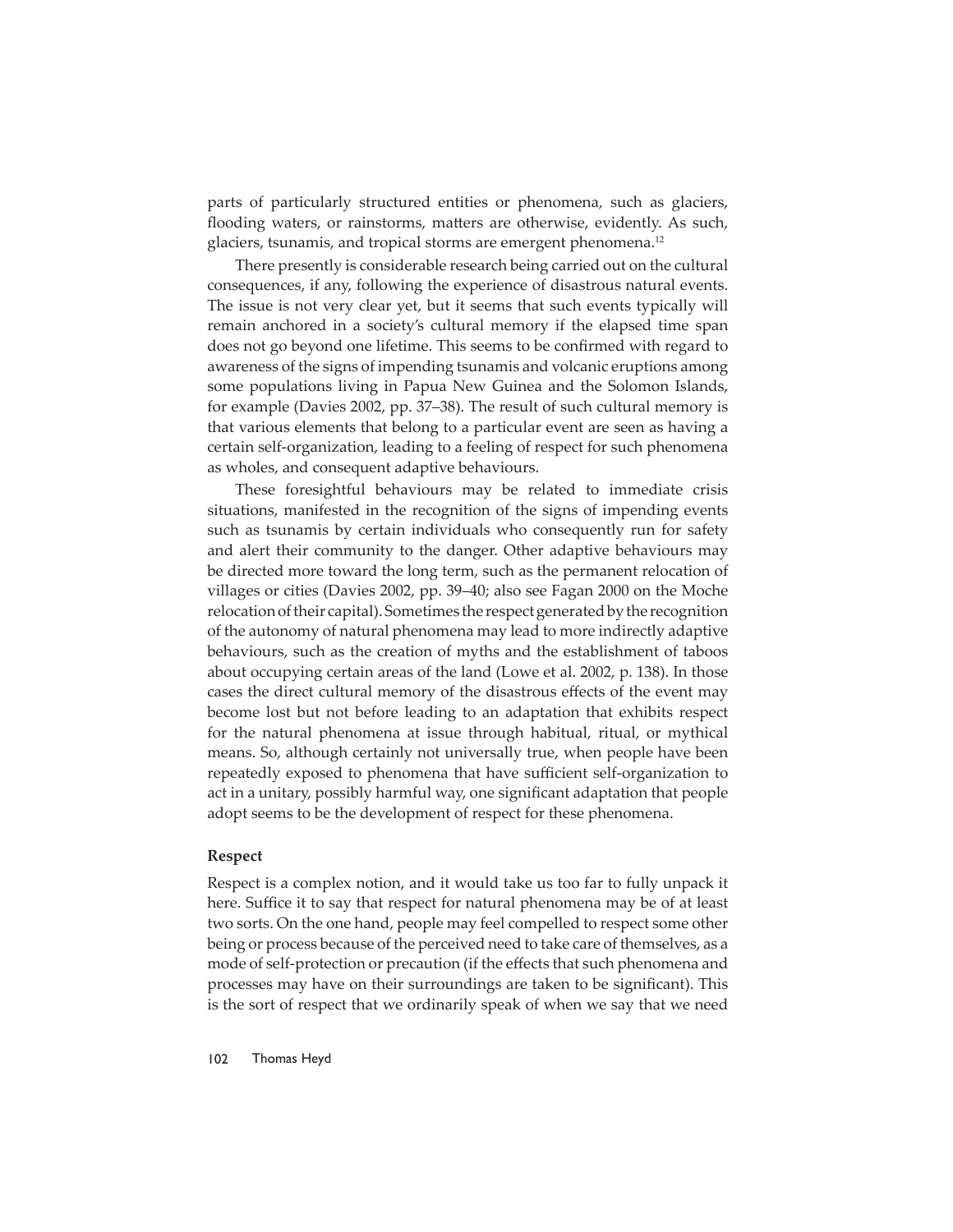to "respect" the weather conditions when we travel in the high country or in a Canadian winter, for instance. Similarly, people who have experienced a volcanic eruption or an earthquake may develop a respectful attitude toward volcanoes and areas near geological fault lines, respectively.

On the other hand, when the phenomena in question are conceived of as having such integrity and capacity to act that they mirror, even if only up to a point, our human capacity for maintaining integrity and for acting on the world, another form of respect also may seem relevant.13 This kind of respect is less a matter of taking care of ourselves than of allowing these other phenomena sufficient space and time to express their self-organization. This is the sort of respect that we ordinarily accord fellow human beings who need quiet space and time to study or sleep, when we take precautions so to avoid making noise, for example. More grandly, it is the sort of respect that is expressed in moral injunctions, such as to always treat humanity as an end and never as mere means (Kant 1993). This kind of respect may arise from a perception of common fates, which, on the basis of a sense of community or conviviality, may lead to conscience and moral sense (also see Heyd 2007, ch. 2).

"Social responsibility" for changes in the landscape, as described in Cruikshank's account, seems to arise from a combination of the two sorts of respect. Insofar as natural phenomena can cause us trouble, we may want to take precautionary steps, and, insofar as the natural environment is seen as constituted by entities, which are self-organized enough to resemble us in relevant ways, we may want to establish something akin to social relation with them.<sup>14</sup> Although this seems like anachronistic anthropomorphization of the natural world, we may want to take into account that others, such as Michel Serres, have also recently suggested treating natural entities as a relevant counterpart.

Serres (1990/1995) argues that the situation of human beings in relation to the rest of nature calls for a new "natural contract," a contract analogous to a social contract among human beings. This would be an agreement between human beings and the rest of nature such that the parties to the agreement can co-exist, and possibly even flourish each in its way, effectively requiring restrictions on the degree of human interference with nature. Clearly such a contract would manifest a similar kind of respect for natural phenomena as the kind referred to by Cruikshank when she speaks of social responsibility for land.

In Serres' analysis, the consequences of our failure to agree on a "natural contract" in modern times have (mis)led human beings into activities that contaminate the natural environments with pollutants such that, ultimately,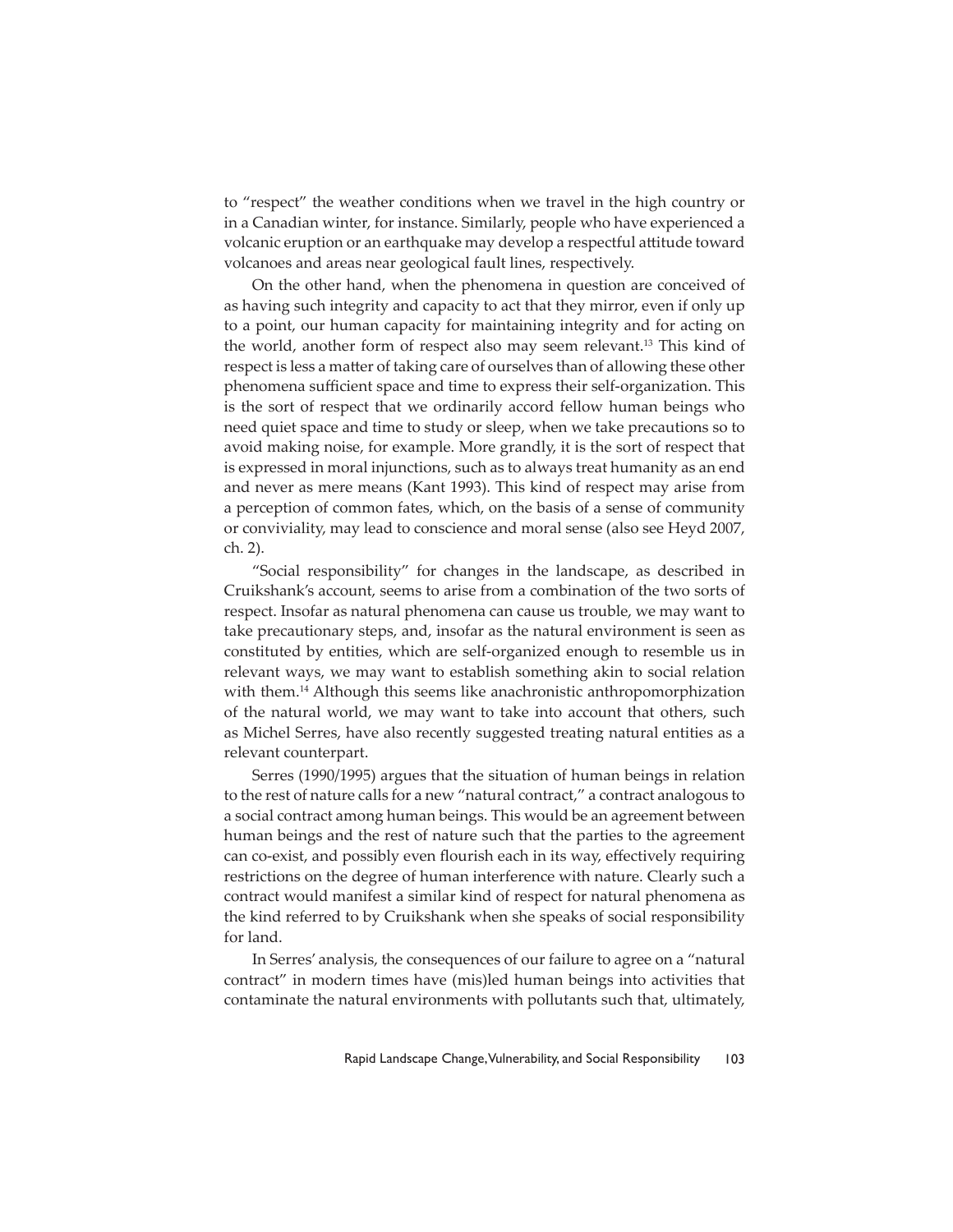"natural services" of the sort taken for granted up to the present (clean water, clean air, productive land, and so on) increasingly are vanishing. A natural contract would seek to limit human activities in such a way that the flow of natural services may continue undiminished for present and future generations. In short, a natural contract of the sort proposed by Serres demonstrates something like social responsibility for the condition of the natural environment that expresses respect for phenomena that seem akin to us in their capacity to act, and to which we may be vulnerable.

Attention to vulnerability is especially relevant in situations in which natural forces may potentially transform landscapes in rapid ways that are catastrophic for human (and other living) beings. I propose that we may conceive of human vulnerability, in relation to phenomena that bring about rapid landscape change, as a function of the attention given to the autonomy of significant natural entities and processes in our environment.

## **Lowering Vulnerability**

As noted, vulnerability depends in part on readiness in the face of drivers of potentially harmful change. The recognition of the autonomy of certain natural phenomena and processes, furthermore, may lead to respect, which can contribute importantly to adaptive capacity. As explained, applied to the relation of human beings to their natural environment, respect may be conceived in at least two ways corresponding to the two ways discussed above: on the one hand, in terms of taking care of ourselves while, so to say, "in reach" or in the effective sway of those phenomena and processes, and, on the other hand, in terms of granting those natural phenomena sufficient "elbow room" (i.e., space and time) for their expression in our environment.

The idea of lowering human vulnerability by respecting natural phenomena and processes in this double sense has already been well understood by some environmental managers. Instead of trying to control rivers and the impact of the sea by raising levees or building more and higher sea walls, for example, some experts argue for the rehabilitation of deltas and polders as flood retention areas for rivers, and for the restoration of mangroves and coastal forests in the case of threatened coastal areas, respectively. Lowering vulnerability by taking note of the self-organization of natural phenomena in these kinds of ways may lead to the development of policies that lower vulnerability, both at the individual and societal level.

It is true, of course, that individuals may only have limited ability to move house or change the conditions in which they gain their livelihood.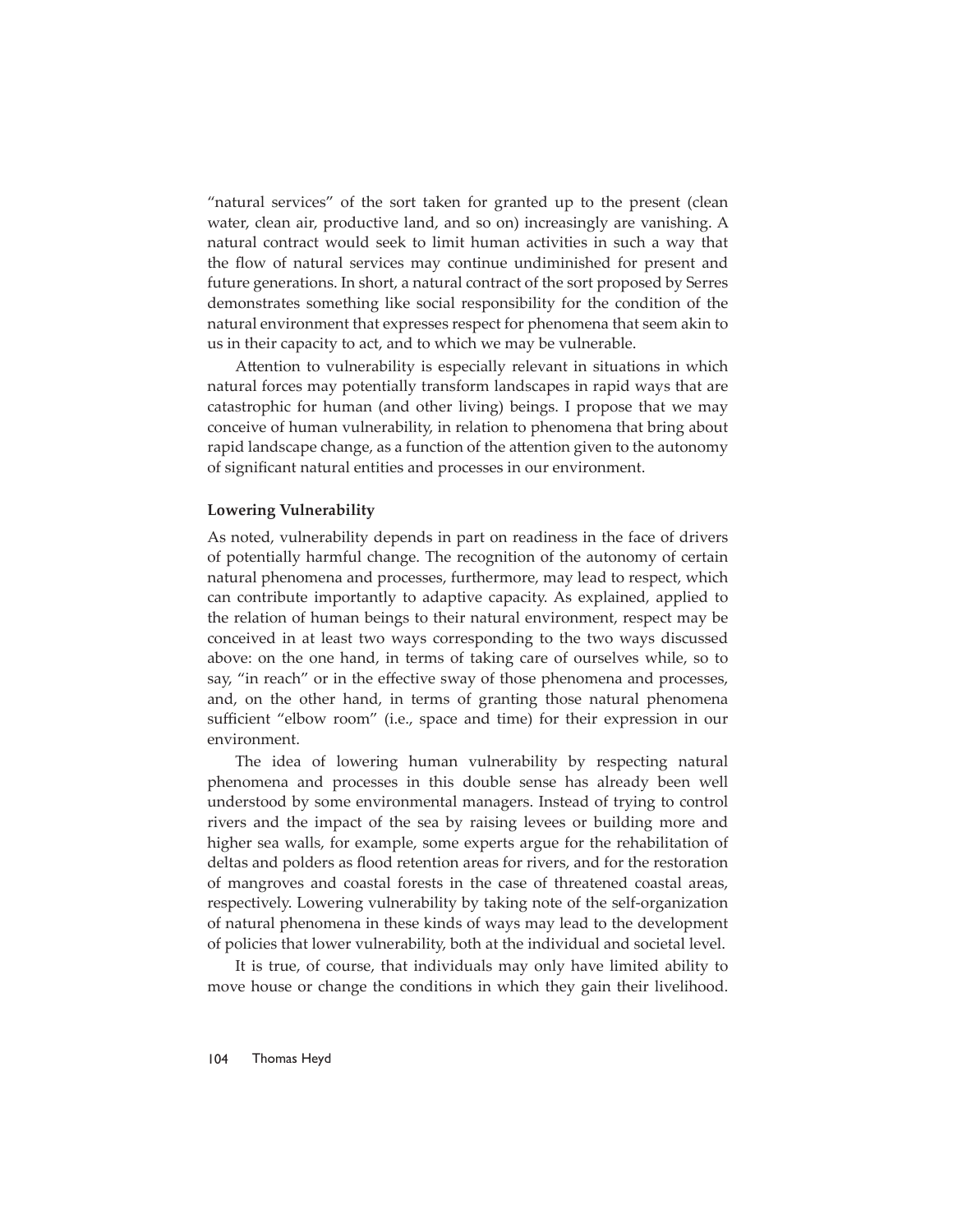Nonetheless, as long as society makes certain material resources and know-how available, a lot of steps can be taken to secure one's private and workplace surroundings with regard to natural phenomena that may turn into environmental hazards. For example, in flood-prone areas people have raised their houses or moved to upper stories (Climate Proofing 2005). In earthquake zones they reinforce buildings and firmly attach objects (such as bookshelves) to walls if these could become hazards during an event.

At the societal level, furthermore, respect for natural phenomena at least means not subjecting populations to unnecessary risks, and making the material, social, and informational infrastructures available that can help individuals and communities address natural phenomena that may potentially be hazardous to them. Practically this may mean making it possible for people to relocate away from high- to low-risk areas, to take a proactive approach regarding landscape changes that are due to arrive in the course of time due to geological or geographical reasons (e.g., earthquakes in areas with fault lines, floods in floodplains) by facilitating appropriate building standards and by regulating the use of suitable building materials, and so on.15

### **Conclusion**

Rapid environmental landscape change invites us to reflect on vulnerabilities and the ability to address natural phenomena appropriately. Confronting rapid natural changes effectively and responsibly certainly requires scientific research, so that we understand natural processes, and it requires the application of our ingenuity to come up with appropriate physical and socio-economic modifications to our environment and our societies. Finding ways to decrease vulnerability and to strengthen resilience, however, should not be understood as only requiring scientific research, engineering ingenuity, and foresightful planning, since all concrete measures that people take to respond to rapid natural changes are grounded in larger, more encompassing, cultural matrices.

Based on the analysis of Cruikshank's notion of social responsibility for changes in the world, I have suggested that vulnerability, in a more general sense, be understood as a function of the conception of natural phenomena, held by individuals and societal decision makers, and of the values implied by those conceptions. As Cruikshank notes, "our human ability to come to terms with global environmental problems will depend as much on human values as on scientific expertise" (Cruikshank 2001, p. 390). I conclude that, insofar as the recognition of autonomy of certain natural phenomena may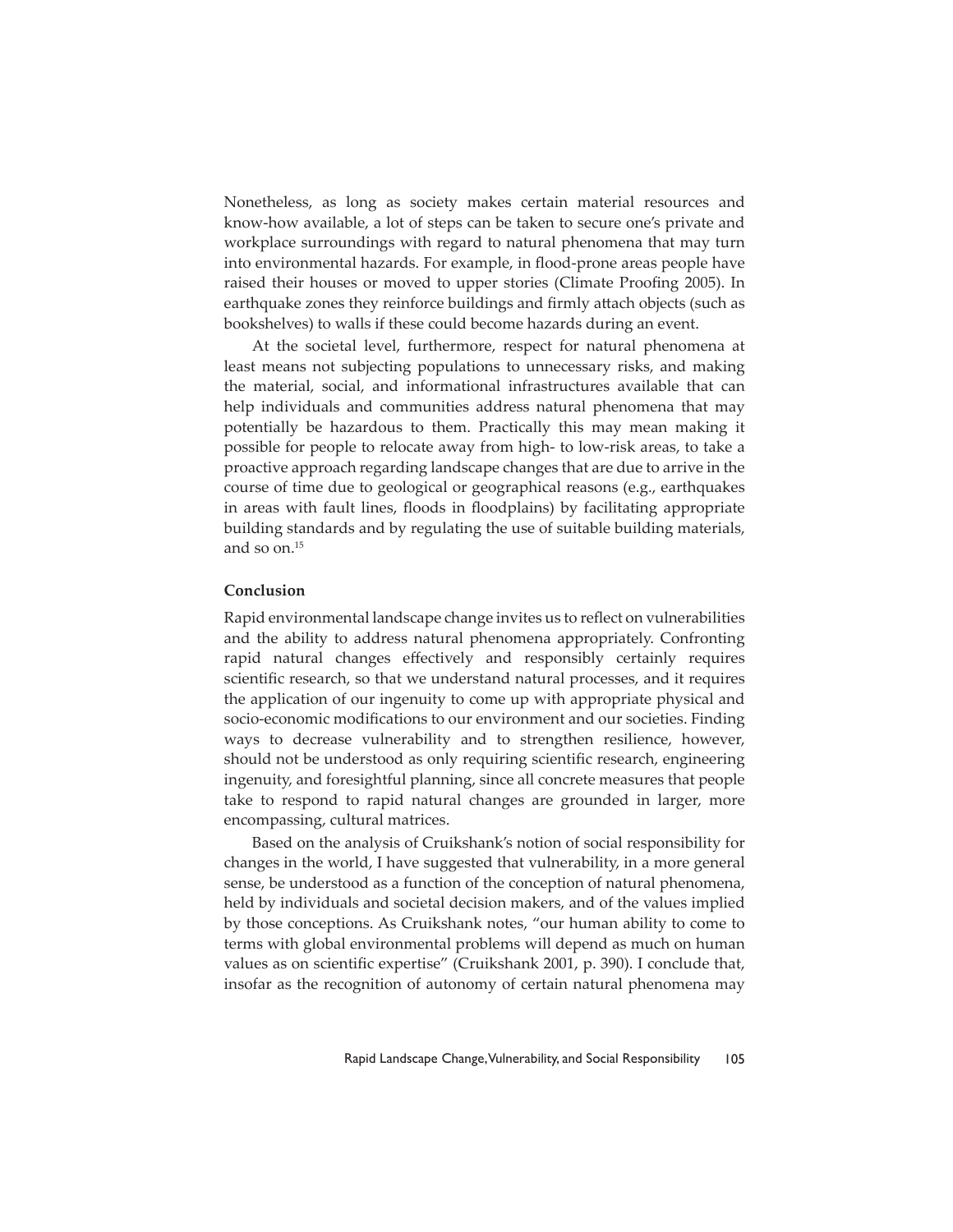lead to appropriate adaptive behaviour and policies, we urgently need to promote the conditions under which the recognition of such autonomy, and the acquisition of the corresponding deep respect and sense of responsibility for natural phenomena, may be achieved.16

# **Author**

**Thomas Heyd** teaches philosophy at the University of Victoria. For further development of the topic of respect for, and appreciation of, landscapes and nature, see Encountering Nature: Toward an Environmental Culture (Aldershot: Ashgate, 2007).

### **Notes**

- 1. I offer a little background to the origin of this paper. Discussions of rapid landscape change tend to focus on the aspects that can be meaningfully addressed by natural science, and, only if the discussions go further afield, might concerns relevant to the social sciences and humanities be considered as well. During the "Rapid Landscape Change and Human Response in the Arctic and Subarctic" conference in Whitehorse (June 2005), for instance, we heard about a number of indicators of rapid landscape change, such as are found in the permafrost record, through dendroecological and comparative photographic research, the study of lake-level changes, and so on, but much less about how people react to rapid modifications of landscape, or how they might think about those changes. Very little has been said with regard to conceptual or value issues in these discussions, and when the topic comes up it is usually only dealt with in terms of very general national or global responsibilities and policy issues. So, this article is intended as a contribution, from a humanities point of view, to the topic of rapid landscape change and human responses.
- 2. See Merali (2002) on the "Venice Tide Barrier Project" or "The Modulo Sperimentale Elettromeccanico" project, involving seventy-nine mobile floodgates.
- 3. I fully acknowledge that certain events generally classified as natural, such as storms and floods, may have a considerable anthropogenic component. Nonetheless, so long as the non-human natural contribution to the event is most significant, I will, for simplicity's sake, speak of natural events, phenomena, or processes. So, while I wouldn't count the radioactive contamination of the environment following an incident at a nuclear power station, such as happened at Kashiwazaki-Kariwa nuclear power plant 16 July 2007, leading to the spill of radioactive wastes into the sea, I do treat storms, such as Hurricane Katrina, which may partly be the result of anthropogenic greenhouse gases, as natural. (I realize that this is not a neat way of sorting out the world but, for further clarification, see Heyd (2007), ch. 9, "Nature, Culture, and Natural Heritage: Toward a Culture of Nature.")

### 106 Thomas Heyd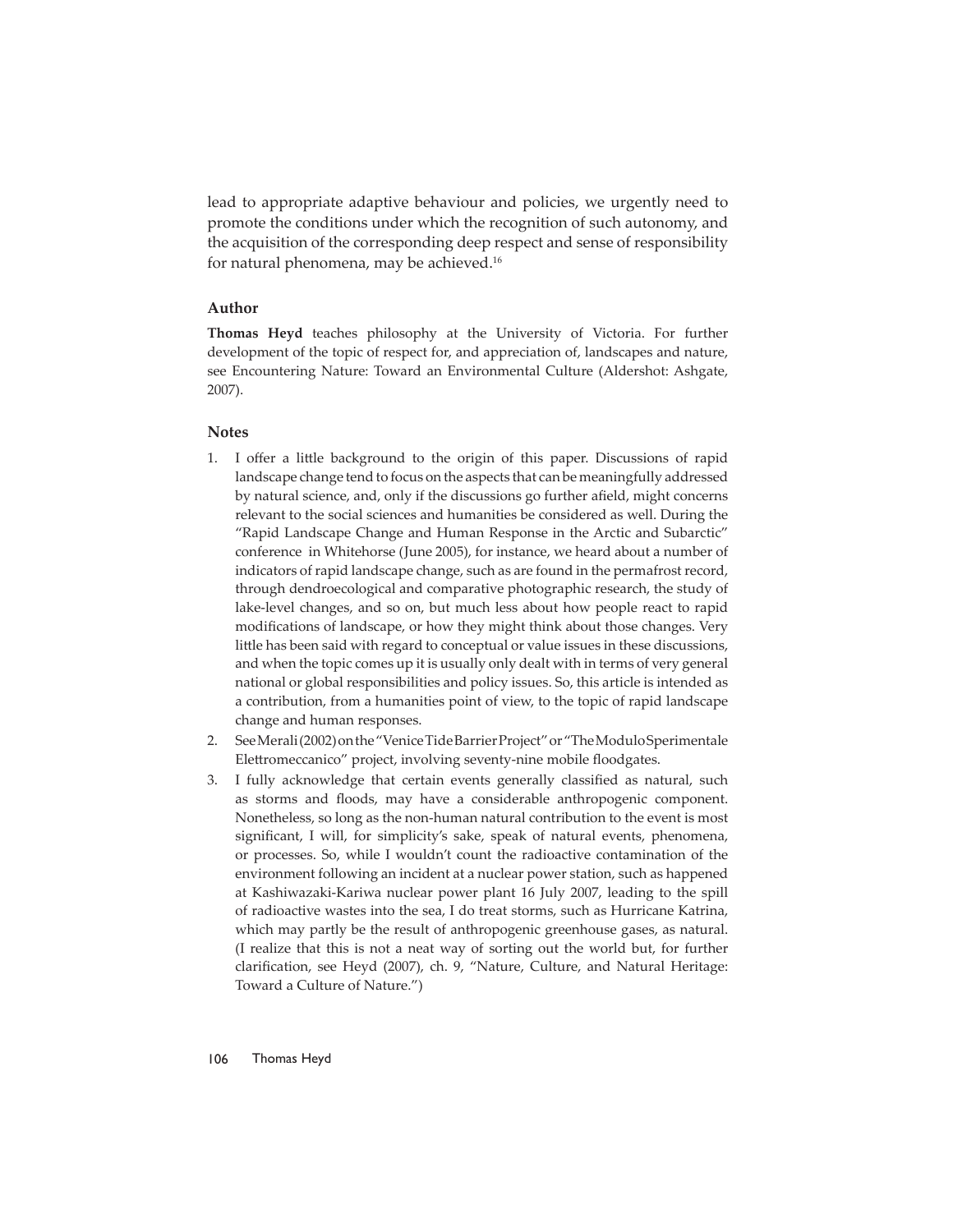- 4. But see, e.g., Burroughs (2005) on the capacity of "supervolcanoes" such as Toba, Hekla, or Thera, to alter climate worldwide and for considerable time spans.
- 5. Given the diversity of socio-economic and political situations in which people find themselves, vulnerability varies on both individual and collective levels. (On how to think about vulnerability, also see Kelly and Adger, 2000.)
- 6. There are other relevant accounts, of course. See, for example, Brian Fagan (2000) who contrasts the responses to natural phenomena during climate change of Sahelian herders, South Africa's San, and South America's Moche, among others.
- 7. When I write of having roots I do not intend to differentiate between nomadic and sedentary peoples. Also see Brody (2001) on the deep connection to particular stretches of land that even hunter-gatherers, who generally are called "nomadic," have.
- 8. See Heyd (2007) for a more developed view on responsibility for the natural environment in which people are enmeshed, especially chapter 4, "Environment and Culture in Latin America: Community, Autonomy and Resistance."
- 9. Also see Prigogine and Stengers (1984) on self-organizing systems, and Maturana and Varela (1973/1980) on autopoeisis. I thank Michael Chase for pointing out to me the relevance in this context, moreover, of Kaufmann (1995) and (2000).
- 10. I thank Mark Woods for helping me clarify these points. He suggests that the autonomy of nature "contrasts with obedience: wild things are autonomous because they have not changed to adopt the imposed will of another. We can also think of autonomy in terms of authenticity: being self-expressing, selfactualizing, or self-realizing" (Woods 2005).
- 11. But see Kant (1993) for giving a sense to the term "autonomy" that makes autonomy a property that exclusively may characterize human beings.
- 12. See Holland (1998). I owe this reference to Michael Chase.
- 13. It is notable that there may be good adaptive reasons for our tendency to anthropomorphize diverse entities and processes in the natural environment. See Burroughs (2005). Phenomenologically it makes sense to take a moral perspective with regard to those beings that resemble us because we can empathize and sympathize with them. This does not mean, however, that our capacity for respecting other beings necessarily is limited to those that resemble us, as is evident in the case of respect for human beings of diverse types, all of whom necessarily fail to resemble each of us in some ways.
- 14. It is notable that the feeling of respect and sense of responsibility may well arise with regard to phenomena and processes that one may not suppose capable of intentionality, understood as the capacity for making outright choices among possible courses of action.
- 15. For a list of possible steps that both individuals and society in general could take with regard to climate change, see Dauncey (2001). On historic and prehistoric human responses to powerful environmental impacts that did, or could have,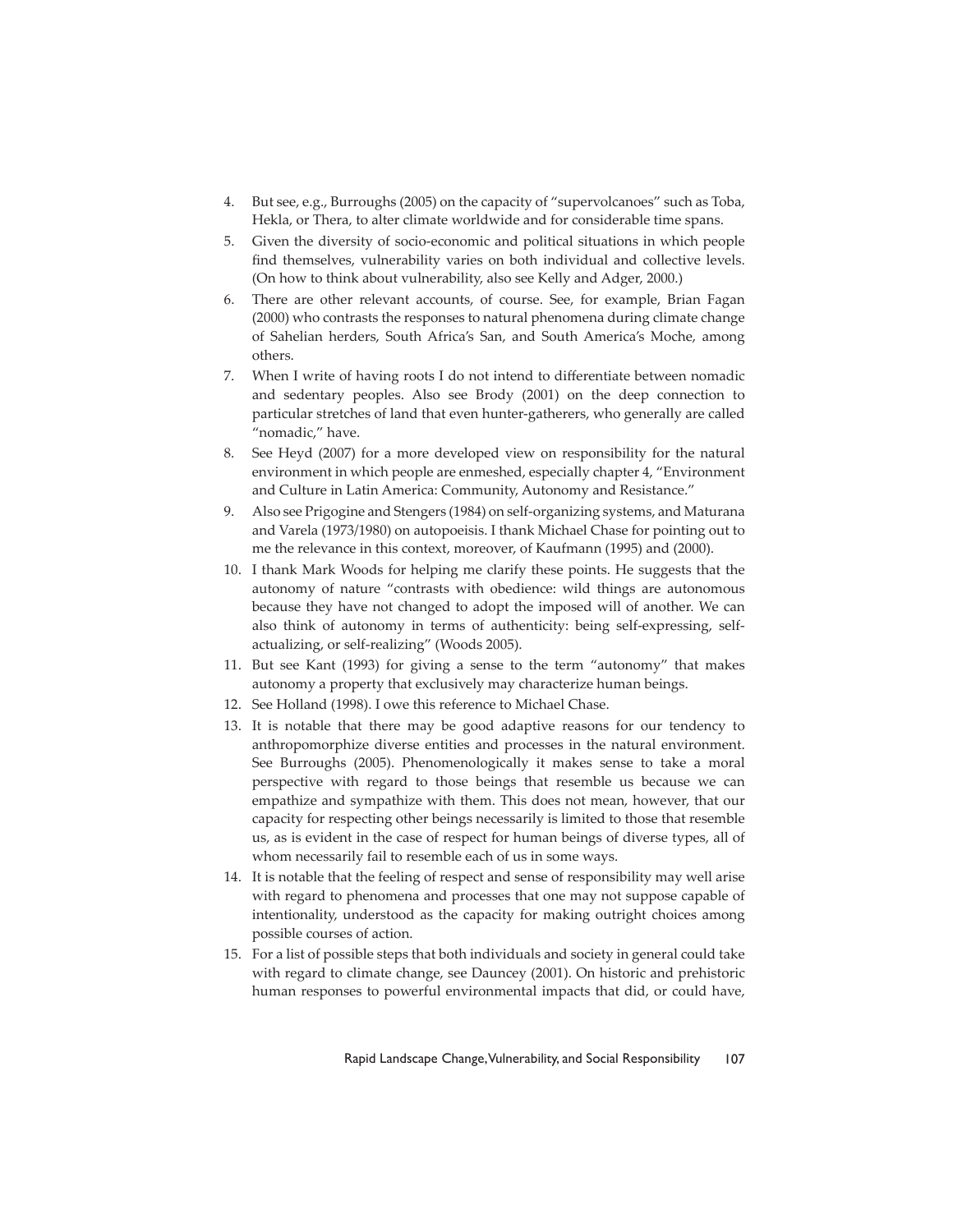amounted to catastrophes for human societies, see, for example, Leroy (2006) and Diamond (2005).

16. Also see Carol Geddes's account in Jickling (1996), which points toward the kind of experience, linked to a narrative of land, required to really understand the notion of respect for land. I am grateful to Edward Butterworth, Tony Berger, and Jutta Gutberlet for attentively reading this essay, and providing me with useful comments. I am also indebted to Nick Brooks and Michael Chase, as well as to two reviewers of this journal, who all have made a number of excellent suggestions for improvements of this version of the article. Finally, I would offer my appreciation to Deanna McLeod who went through the paper with great care several times and made further valuable improvements in expression and diction.

#### **References**

- Adger, N. and Brooks, N. 2002. Does global environmental change cause vulnerability to natural disaster? In M. Pelling (ed.) *Natural disaster and development in a globalizing world*, 19–42. Routledge, London.
- Ahmed, Ahsan Uddin, M. Alam and Atiq Rahman, A. 1999. Adaptation to climate change in Bangladesh: Future outlook. In *Vulnerability and adaptation to climate change for Bangladesh*. S. Huq, Z. Karim, M Asaduzzaman and F. Mahtab (eds.), Kluwer, Dordrecht, 125–43.
- Brody, H. 2001. *The other side of Eden: Hunters, farmers, and the shaping of the world*. North Point Press.
- Brooks, Nick, 2007. Personal correspondence, 24 July.
- Burroughs, William James. 2005. *Climate change in prehistory: The end of the reign of chaos*. Cambridge University Press, New York.
- Chase, Michael, 2007. Personal correspondence, 22 July.
- *Climate proofing: A risk-based approach to adaptation.* 2005. Asian Development Bank, Manila.
- Cruikshank, Julie. 2001. Glaciers and climate change: Perspectives from oral tradition. *Arctic* 54 (4): 377–93.

- 2002. Nature and culture in the field: Two centuries of stories from Lituya Bay, Alaska. *Knowledge and Society* (Research in Science and Technology Studies: Knowledge and Technology Transfer) 13. Marianne de Laet (ed.), JAI/Elsevier Science, Amsterdam, 11–43.

- Dauncey, Guy. 2001. *Stormy weather: 101 solutions to global climate change*. New Society Publishers, Gabriola Island, BC, Canada.
- Davies, Hugh. 2002. Tsunamis and the coastal communities of Papua New Guinea. In *Natural disasters and cultural change*. Torrence, Robin and Grattan, John, Routledge, London and New York, 28–32.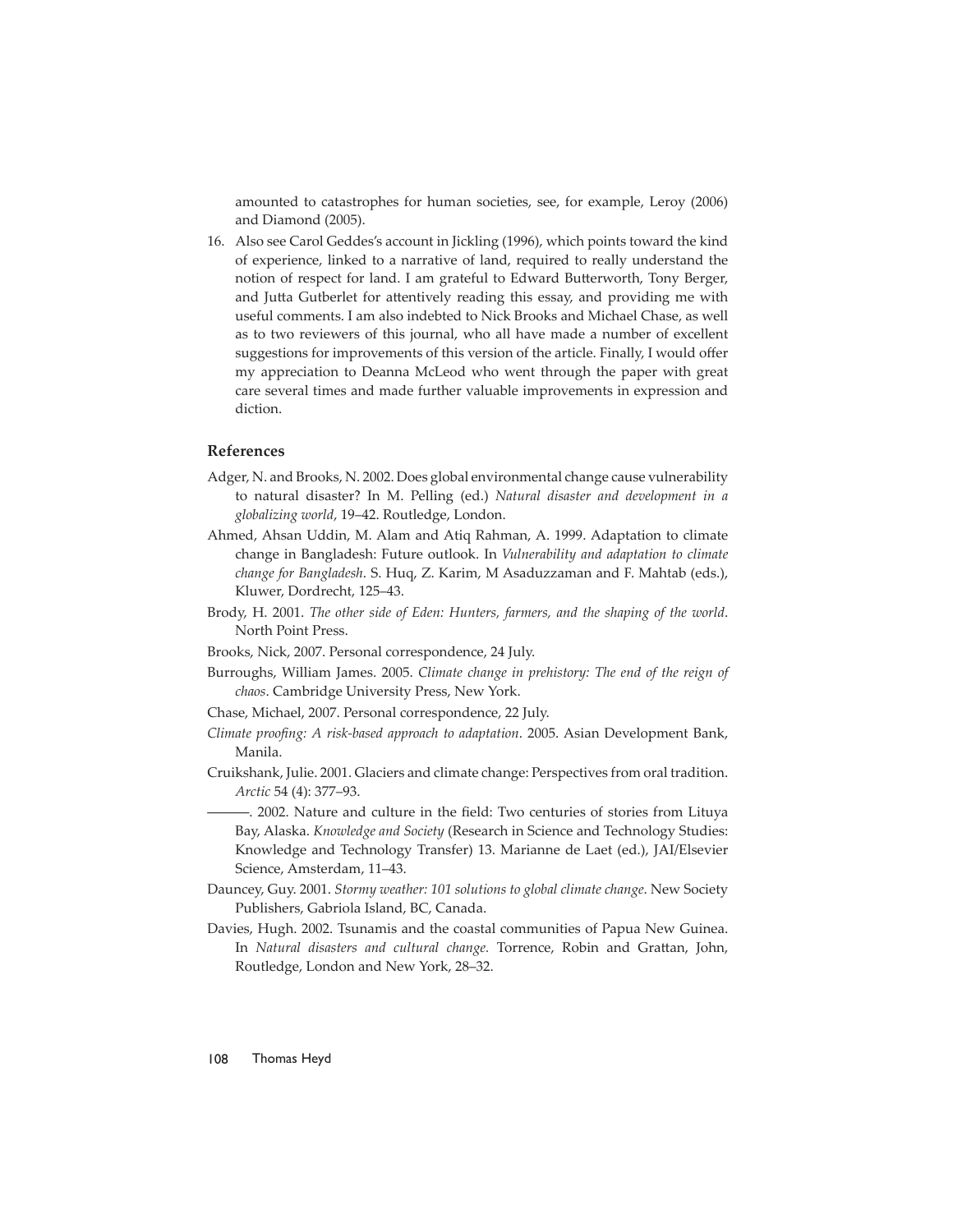- Diamond, Jared. 2005. *Collapse: How societies choose to fail or succeed*. Viking, New York.
- Fagan, Brian. 2000. *Floods, famine, and emperors: El Niño and the fate of civilization*. Basic Books.
- Gozalo de Andrés, Carmen. 2003. *Las Riadas del Turia en Valencia*; parts I and II:
- http://www.meteored.com/ram/numero16/riadaturia.asp and http://www.meteored. com/ram/numero16/riadaturia2.asp; accessed 18 July 2007.
- Heyd, Thomas (ed.). 2005. *Recognizing the autonomy of nature: Theory and practice*. Columbia University Press, New York.
- Heyd, Thomas. 2007. *Encountering nature: Toward an environmental culture*. Ashgate, Aldershot.
- Holland, John. 1998. *Emergence. From chaos to order*. Basic books, New York.
- Homer-Dixon, Thomas F. 2000. *The ingenuity gap*. Knopf, New York.
- ———. 2005. Adaptive capacity and resilience: How to meet challenges from climate change. In Introduction to climate change: Impacts & adaptation session. C-CIARN (Canadian Climate Impacts and Adaptation Research Network) Conference, London, Ontario, 1 June 2005.
- ———. 2006. *The upside of down: Catastrophe, creativity and the renewal of civilization*, A. A. Knopf, Toronto.
- Jickling, Bob (ed.). 1996. What is a good way to teach children and young adults to respect the land? A panel discussion. Transcript. In *A Colloquium on Environment, Ethics, and Education: (Whitehorse, Yukon, Canada, July 14-16, 1995)* (proceedings; Arts and Science Division, Yukon College, Whitehorse, Yukon), 32–48.
- Kant, Immanuel. 1993. *Grounding of the metaphysics of morals*, trans. by James W. Ellington. Hackett, Indianapolis.
- Kaufmann, Stuart A. 1995. *At home in the universe. The search for the laws of the selforganization and complexity*. Oxford University Press, New York/Oxford.
- Kaufmann, Stuart A. 2000. *Investigations*. Oxford University Press, New York/Oxford.
- Ingold, T., 1994. Introduction to culture. In Ingold, T. (ed.) *Companion encyclopedia of anthropology, humanity, culture and social life*. Routledge.
- Leroy, Susanne. 2006. From natural hazard to environmental catastrophe: Past and present. *Quaternary International*, Vol. 158, Issue 1, December.
- Lowe, D. J., Newnham, R. M. and McCraw, J. D. 2002. Volcanism and early Maori society in New Zealand. In *Natural disasters and cultural change.* Torrence, Robin and Grattan, John, Routledge, London and New York, 126-61.
- Maturana, Humberto and Varela, Francisco. 1973/1980. Autopoiesis and cognition: The realization of the living. Cohen, Robert S. and Wartofsky, Marx W. (eds.), *Boston Studies in the Philosophy of Science, Vol. 42*. Dordecht: D. Reidel Publishing.